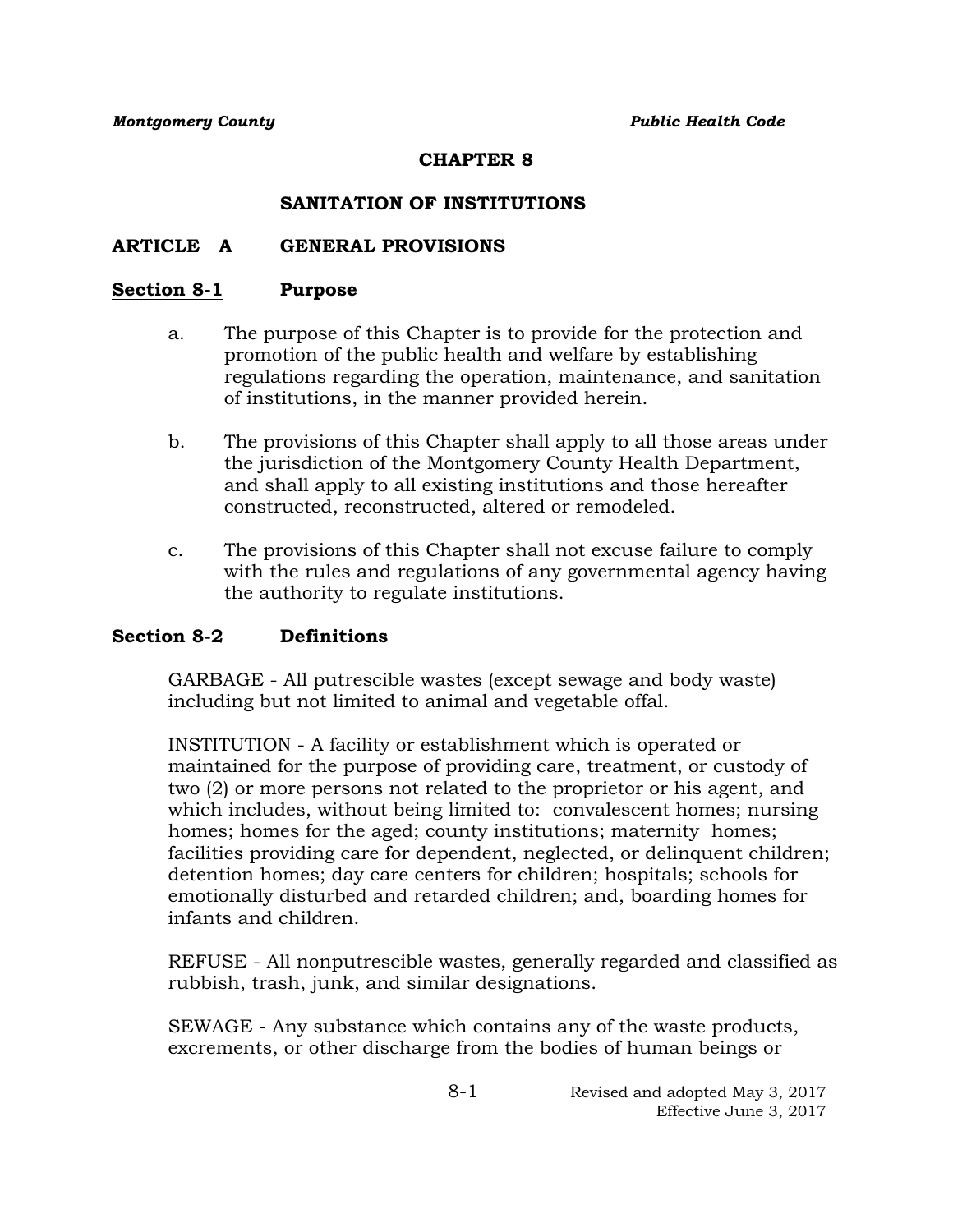#### *Montgomery County Public Health Code*

animals and any noxious or deleterious substance which is harmful or inimical to the public health, animal or aquatic life, or the use of water for domestic water supply or for recreation.

SEWERAGE SYSTEM - Any community or individual system, publicly or privately owned, for the collection and disposal of sewage and industrial wastes of a liquid nature, including various devices for the treatment of such sewage or industrial wastes.

SOLID WASTES - All refuse (including garbage) and all putrescible material originating from the preparation, cooking, and consumption of food, market produce, and institutional wastes.

SOURCE - Any well, spring, cistern, infiltration gallery, stream, reservoir, pond, or lake from which, by any means, water is taken either intermittently or continuously for use by the public.

WATER SUPPLY - A source or sources of water, and any or all water treatment, storage, transmission, and distribution facilities.

WATERS OF THE COMMONWEALTH - Any and all rivers, streams, creeks, rivulets, lakes, dammed water, ponds, springs, and all other bodies of surface and underground water, or parts thereof, whether natural or artificial within or on the boundaries of the Commonwealth of Pennsylvania.

## **Section 8-3 Submission of Plans to Applicable Agency**

- a. Before work is begun in the construction, remodeling, or alteration of an institution, or in the conversion of an existing establishment or facility to an institution, two (2) sets of properly prepared plans and specifications shall be submitted to and approved by the Applicable Agency**.**
- b. The plans and specifications shall include, where applicable, data relating to the grounds, buildings, equipment, sewage disposal, water supply, refuse disposal, and such other information as may be required by the Applicable Agency.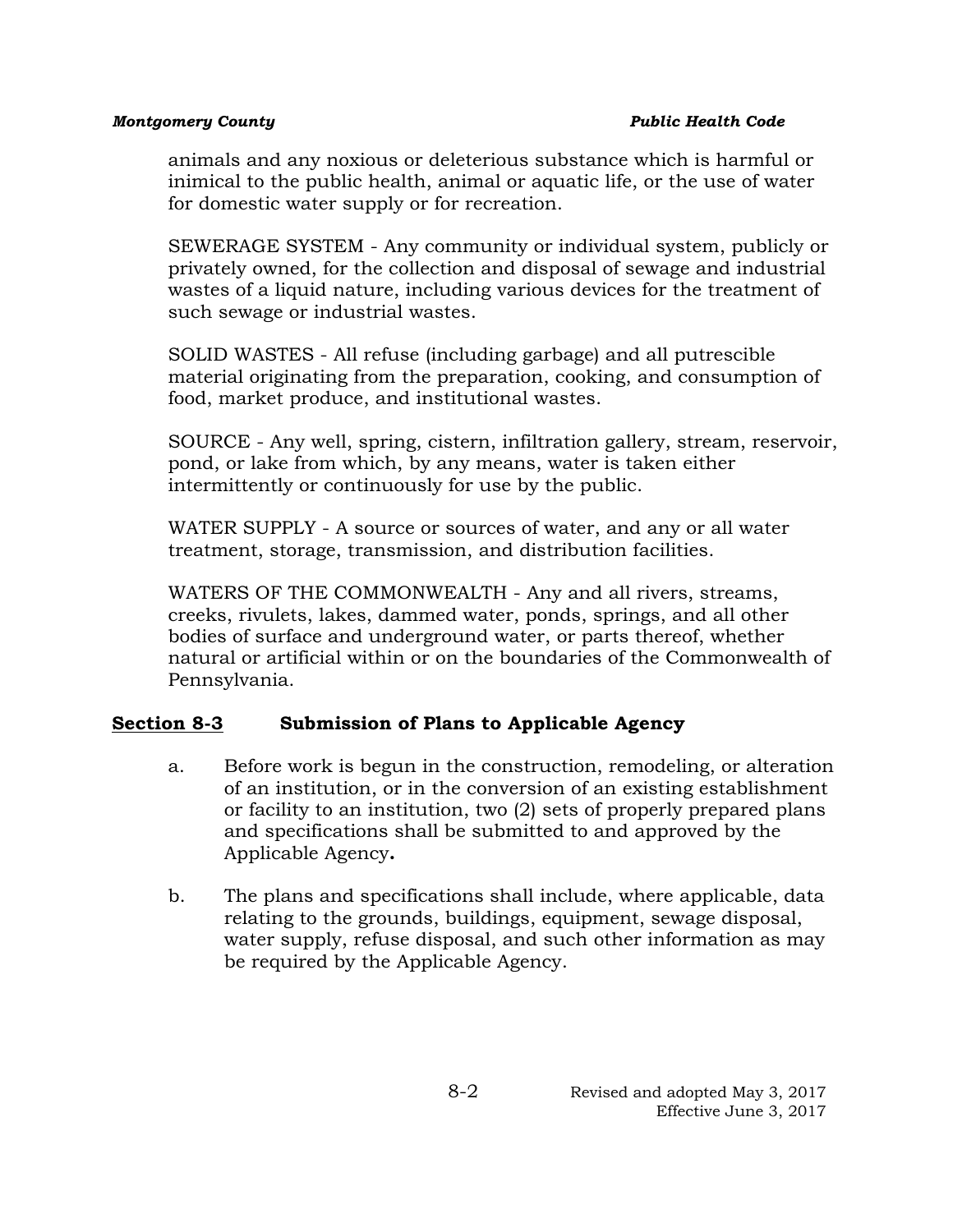#### **ARTICLE B GENERAL STANDARDS**

## **Section 8-4 Water Supply**

- a. All institutions not connected to a public water supply shall be provided with an adequate supply of safe, potable water as required by these Rules and Regulations.
- b. Every supply outlet or connection to a fixture or appliance shall be protected against backflow.
- c. Hot water outlets delivering water above 110 F. temperature must have a mixing valve.

#### **Section 8-5 Sewage Disposal**

- a. Where an institution is not connected to a public sewer system, it shall dispose of its sewage by a method approved by the Department as required by these Rules and Regulations.
- b. The sewage disposal facility shall be operated and maintained so as not to create a public health hazard or pollute the waters of the County.

## **Section 8-6 Insect and Rodent Control**

- a. Each institution shall be maintained in such a manner, through the use of proper sanitary measures, as to prevent and control the infestation or harborage of insects and rodents and other vermin.
- b. Each institution shall comply with the relevant provisions of Chapter 9 of these Rules and Regulations.

## **Section 8-7 Solid Wastes**

- a. Storage All solid wastes shall be stored in flytight, nonabsorbent containers.
- b. Transportation and Disposal All solid wastes shall be transported and disposed of so as not to create a health hazard or nuisance. Solid wastes which contain infectious materials such as dressings, bandages, and other similar materials, shall be kept separate from